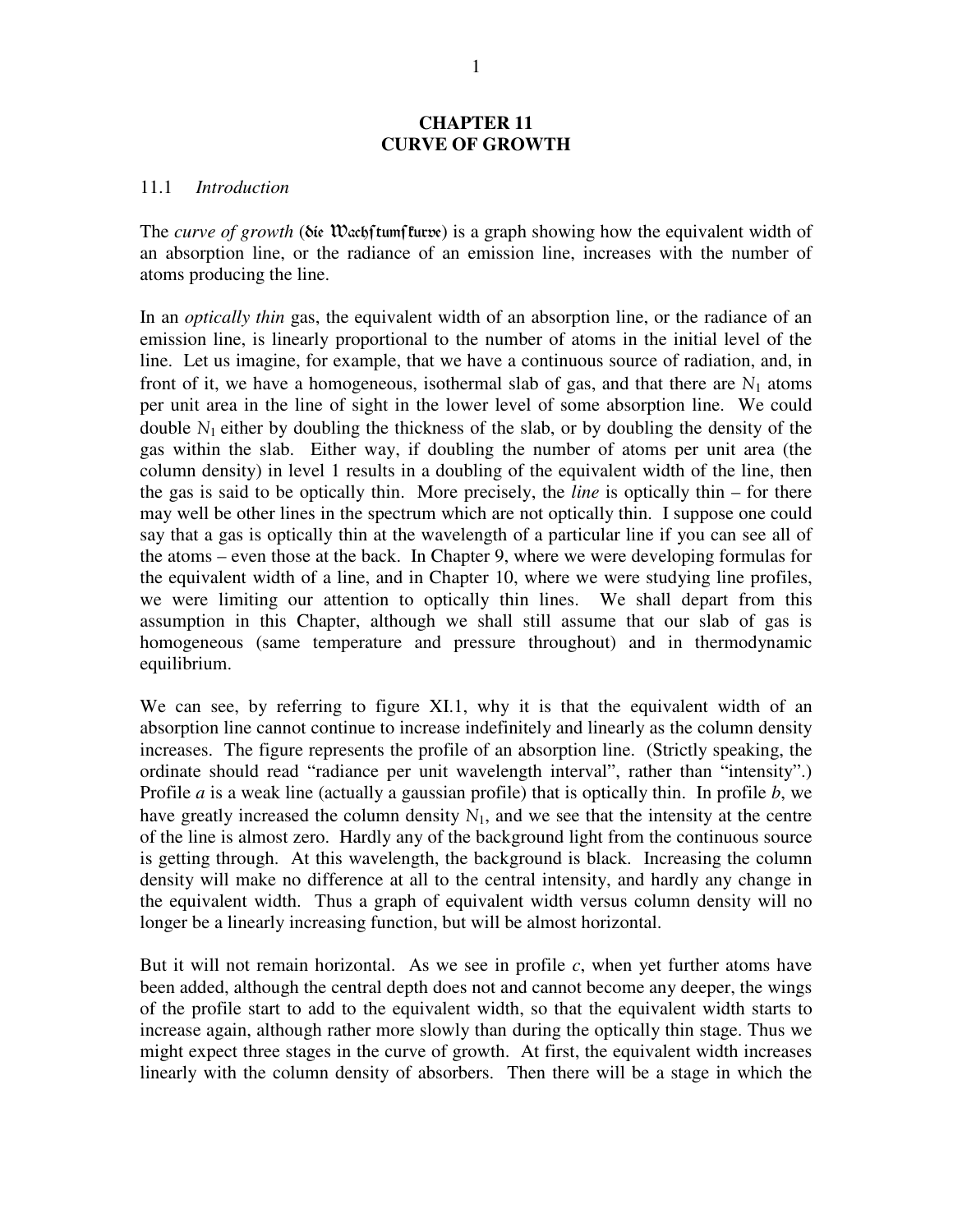equivalent width is scarcely increasing. Finally, there will be a third stage in which the equivalent width increases, but not as rapidly as in the optically thin case.

It will also be noticed that, as soon as the profile (which was gaussian when it was optically thin) ceases to be optically thin, the profile becomes distorted and is no longer the same as it was in the optically thin region.



From our qualitative description of the curve of growth, it will be evident that the form of the curve of growth will depend on the form of the original line profile. For example, it will be recalled that the gaussian profile is "all core and no wings", whereas the lorentzian profile is "narrow core and extensive wings". Thus the onset of the third stage of the curve of growth will occur sooner for a lorentzian profile than for a gaussian profile. We shall find, as we proceed, that for a pure gaussian profile, the third stage of the classic curve of growth is scarcely evident, whereas for a pure lorentzian profile, the second stage is scarcely evident. The classic three-stage curve of growth is exhibited for a Voigt profile in which the gaussian and lorentzian contributions are comparable.

It will be part of the aim of this chapter to predict the curve of growth for gaussian and lorentzian profiles, and also for Voigt profile for different Gauss/Lorentz ratios.

This by itself will be an interesting intellectual exercise – but can it be taken further? Yes it can. Imagine a situation is which we have a spectrum in which the resolution is not sufficient to measure the profiles of individual lines with any great precision. No great imagination is in fact needed, for this will usually be the case with a stellar spectrum. If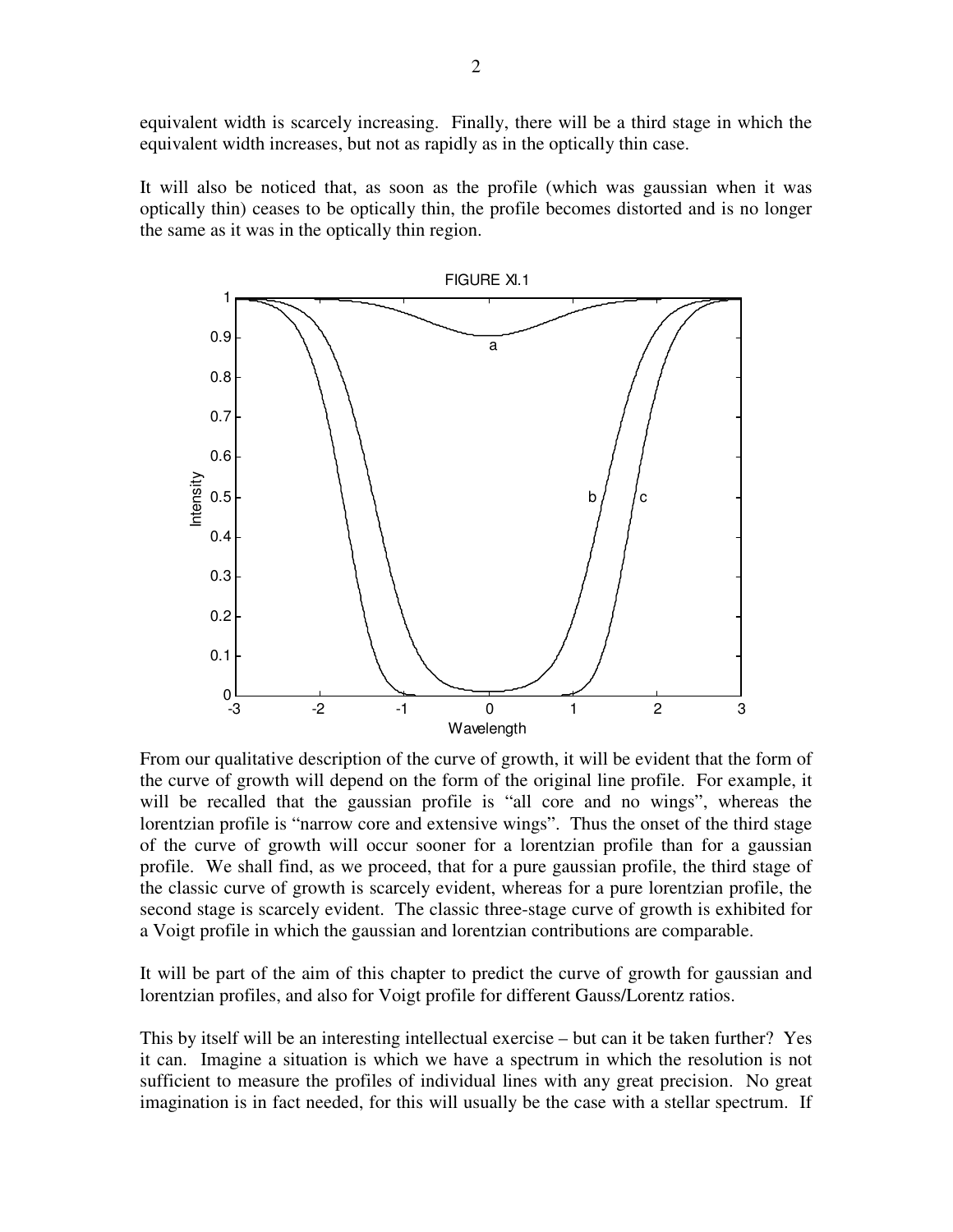we can somehow construct a curve of growth, we might be able to deduce the line profiles, or at least the FWHm (full width at half minimum) of the gaussian component (which will tell us the kinetic temperature) and of the lorentzian component (which will tell us the mean time between collisions and hence the pressure). We cannot, of course, change the column density of a stellar atmosphere. However, some lines of a given element will be weak (because they have a high excitation potential, or a small oscillator strength, or both) and others will be strong (because they have a low excitation potential, or a large oscillator strength, or both), and perhaps a curve of growth can be constructed from many lines of a given atom, and so we will be able to deduce the temperature and the pressure, even though we cannot resolve the details of individual line profiles.

So far, I have discussed the curve of growth for an absorption line. What about an emission line? We understand that the intensity of the centre of an absorption line cannot drop below the "floor" corresponding to zero intensity. But is there a "ceiling" that will stop the growth of the centre of an emission line, or can we go on increasing the intensity of an emission line indefinitely? The answer is that, for a gas in thermodynamic equilibrium, there is indeed a "ceiling", and that occurs when the radiance per unit wavelength interval of the centre of the emission line reaches the ordinate of the Planck blackbody curve having a blackbody temperature equal to the kinetic and excitation temperature of the gas. When the line centre is completely optically thick, it radiates like a black body at that wavelength. Adding more atoms to the column density will not increase the central intensity. What happens is that photons emitted by atoms near the back of the slab of gas are re-absorbed as they struggle forward towards the front.

## 11.2 *A Review of Some Terms*

Before continuing, a review of some terms such as *absorption coefficient, absorptance, central depth* and *optical thickness* may be of some use.

Imagine a thin slice of absorbing gas of thickness δ*x.* At one side of the slice, suppose that the specific intensity (radiance) per unit wavelength interval wavelength  $\lambda$  is  $I_\lambda(\lambda)$ and that, after passage of the radiation through the slice, the specific intensity is now only  $I_{\lambda} + \delta I_{\lambda}$ . ( $\delta I_{\lambda}$  is negative.) The fractional decrease in the specific intensity is proportional to δ*x***:** 

$$
-\frac{\delta I_{\lambda}(\lambda)}{I_{\lambda}(\lambda)} = \alpha(\lambda)\delta x.
$$
 11.2.1

 $\alpha(\lambda)$  is the *linear absorption coefficient*, and is of dimension L<sup>-1</sup>. Now let imagine that, rather than an infinitesimally thin slice of gas, we have a slab of gas of finite thickness *D* and that it is sitting in front of a continuum source of specific intensity (radiance) per unit wavelength interval  $I_{\lambda}(c)$ , where "c" indicates "continuum". The radiance after passage through the slice is given by integration of equation 11.2.1: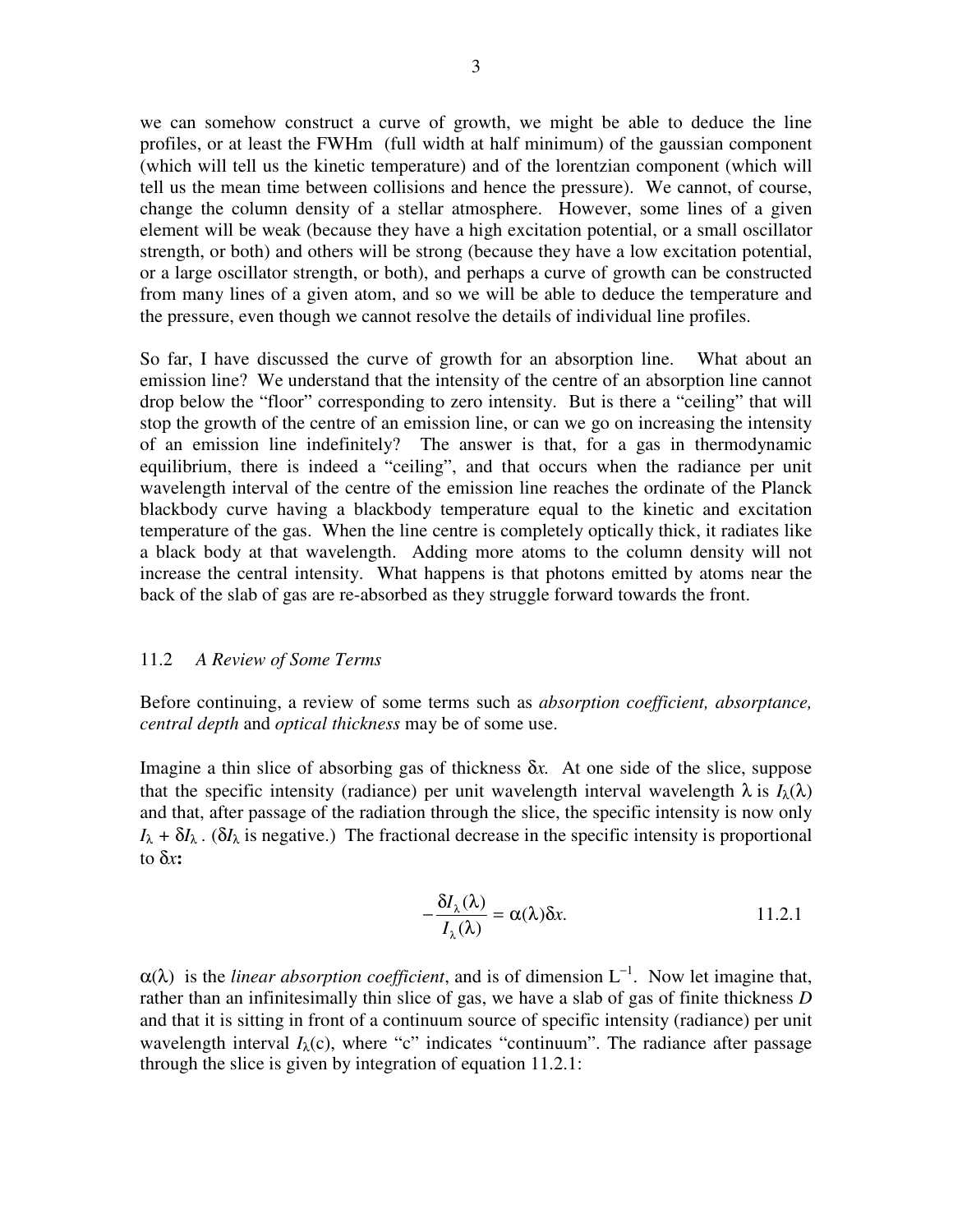$$
I_{\lambda}(\lambda) = I_{\lambda}(c) \exp\biggl[-\int_0^D \alpha(\lambda) dx\biggr].
$$
 11.2.2

The quantity

$$
\tau(\lambda) = \int_0^D \alpha(\lambda) dx \qquad 11.2.3
$$

is the *optical thickness* of the slab. It is dimensionless. If the slab of gas is *homogeneous,* in the sense that  $\alpha(\lambda)$  is the same throughout the slab and is not a function of *x*, this becomes simply

$$
\tau(\lambda) = D\alpha(\lambda). \qquad \qquad 11.2.4
$$

Let us suppose that, after passage through the slab of gas, the specific intensity (radiance) of the gas at wavelength  $\lambda$ , which was initially  $I_{\lambda}(c)$ , is now  $I_{\lambda}(\lambda)$ , The fraction of the radiance that has been absorbed is the *absorptance* at wavelength  $\lambda$ ,  $a(\lambda)$ :

$$
a(\lambda) = \frac{I_{\lambda}(c) - I_{\lambda}(\lambda)}{I_{\lambda}(c)}
$$
 11.2.5

It is dimensionless. The relation between absorptance and optical thickness is evidently

$$
a(\lambda) = 1 - e^{-\tau(\lambda)}, \qquad \tau(\lambda) = -\ln(1 - a(\lambda)). \tag{11.2.6a,b}
$$

For a gas of very small optical thickness, in which only a tiny fraction of the radiation has been absorbed (which will not in general be the case in this chapter), Maclaurin expansion of either of these equations will show that

$$
a(\lambda) \approx \tau(\lambda). \qquad \qquad 11.2.7
$$

If, in addition, the slab of gas is homogeneous,

$$
a(\lambda) \approx D\alpha(\lambda). \qquad \qquad 11.2.8
$$

The *absorptance at the line centre* is

$$
a(\lambda_0) = \frac{I_{\lambda}(c) - I_{\lambda}(\lambda_0)}{I_{\lambda}(c)},
$$
 11.2.9

and we have also called this, in Chapter 10, the *central depth d*.

The *absorption coefficient* of a gas at the wavelength of an absorption line is proportional to  $n_1$ , the number of atoms per unit volume in the initial (lower) level of the transition.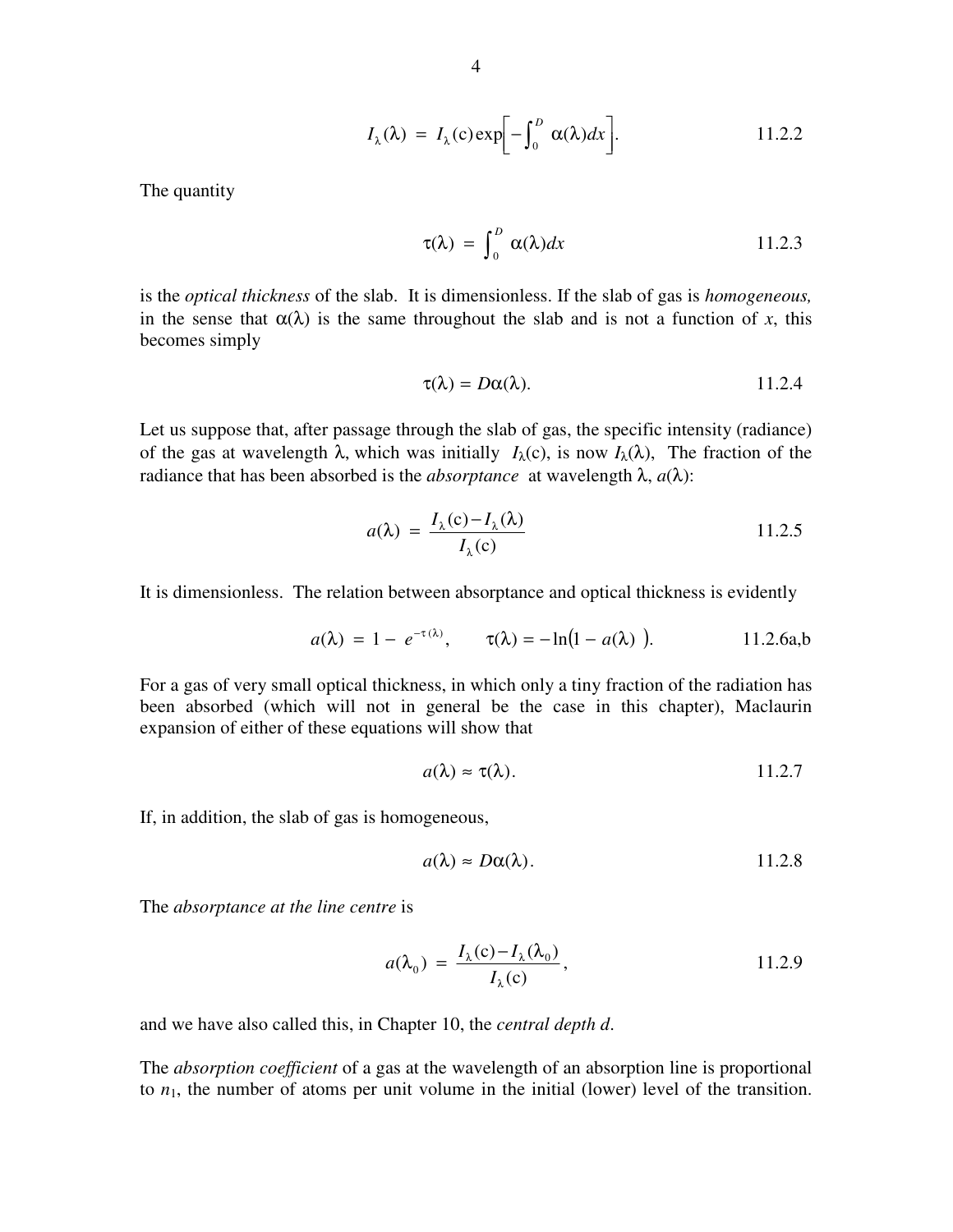This is so whether the slab of gas is optically thin or not; we are concerned here with the absorption coefficient and the number density *at a point within the gas*, not with the slab as a whole. The optical thickness of a slab of gas is proportional to  $N_1$ , the number of atoms per unit area in the line of sight (column density) in the initial level. This is so whether or not the slab is homogeneous. In the sense in which the words *intensive* and *extensive* are used in thermodynamics, it could be said that absorption coefficient is an intensive quantity and optical thickness and absorptance are extensive quantities. While the optical thickness is proportional to  $N_1$ , the radiance per unit wavelength interval and the equivalent width are not linearly proportional to  $N_1$  unless the gas is optically thin.

For the terms such as atomic and mass absorption coefficient, opacity, and the distinction between absorption, scattering and extinction, see Chapter 5.

#### 11.3 *Theory of the Curve of Growth*

Let us think again of our homogeneous slab of gas in front of a continuum source. Let  $I<sub>λ</sub>$  (c) be the radiance per unit wavelength interval of the continuum at wavelength  $λ$ . Let  $\tau(x)$  be the optical thickness in the vicinity of a line and  $x = \lambda - \lambda_0$ . If the slab is of thickness *D*, the emergent radiance per unit wavelength as a function of wavelength will be

$$
I_{\lambda}(x) = I_{\lambda}(c) \exp[-\tau(x)]. \qquad 11.3.1
$$

The equivalent width *W* is given by

$$
W I_{\lambda}(\mathbf{c}) = \int_{-\infty}^{\infty} (I_{\lambda}(\mathbf{c}) - I_{\lambda}(x)) dx, \qquad 11.3.2
$$

or, by making use of equation 11.3.1,

$$
W = \int_{-\infty}^{\infty} [1 - \exp\{-\tau(x)\}] dx.
$$
 11.3.3

If the line is symmetric, this may be evaluated as

$$
W = 2\int_0^\infty [1 - \exp\{-\tau(x)\}] dx.
$$
 11.3.4

In former days, gallant efforts were made to find, using various approximations in the different regimes of the curve of growth, algebraic expressions for evaluating this integral. The availability of modern computers enables us to carry out the integration numerically.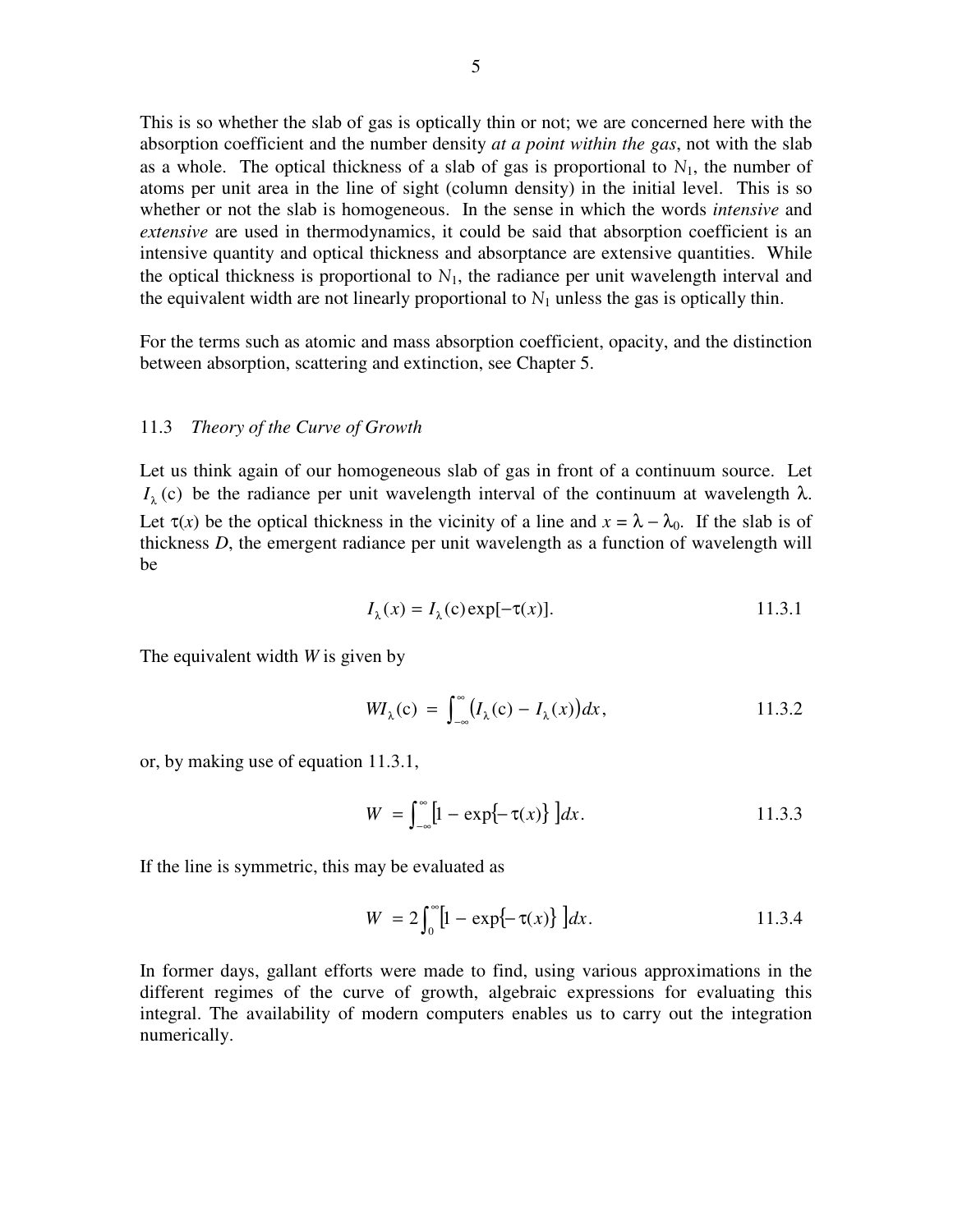### 11.4 *Curve of Growth for Gaussian Profiles*

By "gaussian profile" in the title of this section, I mean profiles that are gaussian in the optically-thin case; as soon as there are departures from optical thinness, there are also departures from the gaussian profile. Alternatively, the *absorption coefficient* and the *optical depth* are gaussian; the *absorptance* is not.

For an optically-thin thermally-broadened line, the optical thickness as a function of wavelength is given by

$$
\tau(x) = \tau(0) \exp\left(-\frac{x^2 \ln 2}{g^2}\right), \tag{11.4.1}
$$

where the HWHM is 
$$
g = \frac{V_{\rm m} \lambda_0 \sqrt{\ln 2}}{c}.
$$
 11.4.2

Here  $V_m$  is the modal speed. (See Chapter 10 for details.) The line profiles, as calculated from equations 11.3.4 and 11.4.1, are shown in figure XI.2 for the following values of the optical thickness at the line centre:  $\tau(0) = \frac{1}{16}, \frac{1}{8}, \frac{1}{4}, \frac{1}{2}, 1, 2, 4, 8$ .

On combining equations 11.3.4 and 11.4.1 and 2, we obtain the following expression for the equivalent width:

$$
W = 2\int_0^\infty \left(1 - \exp\left\{-\tau(0)e^{-x^2 \ln 2/g^2}\right\}\right) dx, \tag{11.4.3}
$$

or 
$$
W = \frac{2V_m\lambda_0}{c} \int_0^\infty \left(1 - \exp\left\{-\tau(0)e^{-\Delta^2}\right\}\right) d\Delta, \qquad 11.4.4
$$

where 
$$
\Delta = \frac{x\sqrt{\ln 2}}{g} = \frac{cx}{V_m\lambda_0}.
$$
 11.4.5

The half-width at half maximum (HWHM) of the expression 11.4.1 for the optical thickness corresponds to  $\Delta = \sqrt{\ln 2} = 0.8326$ . For the purposes of practical numerical integration of equation 11.4.4, I shall integrate from  $\Delta = -5$  to +5 that is to say from  $\pm 6$ times the HWHm. One can appreciate from figure XI.2 that going outside these limits will not contribute significantly to the equivalent width. I shall calculate the equivalent width for central optical depths ranging from 1/20 (log  $\tau(0) = -1.3$ ) to  $10^5$  (log  $\tau(0)$ )  $= 5.0$ ).

What we have in figure XI.3 is a curve of growth for thermally broadened lines (or lines that, in the optically thin limit, have a gaussian profile, which could include a thermal and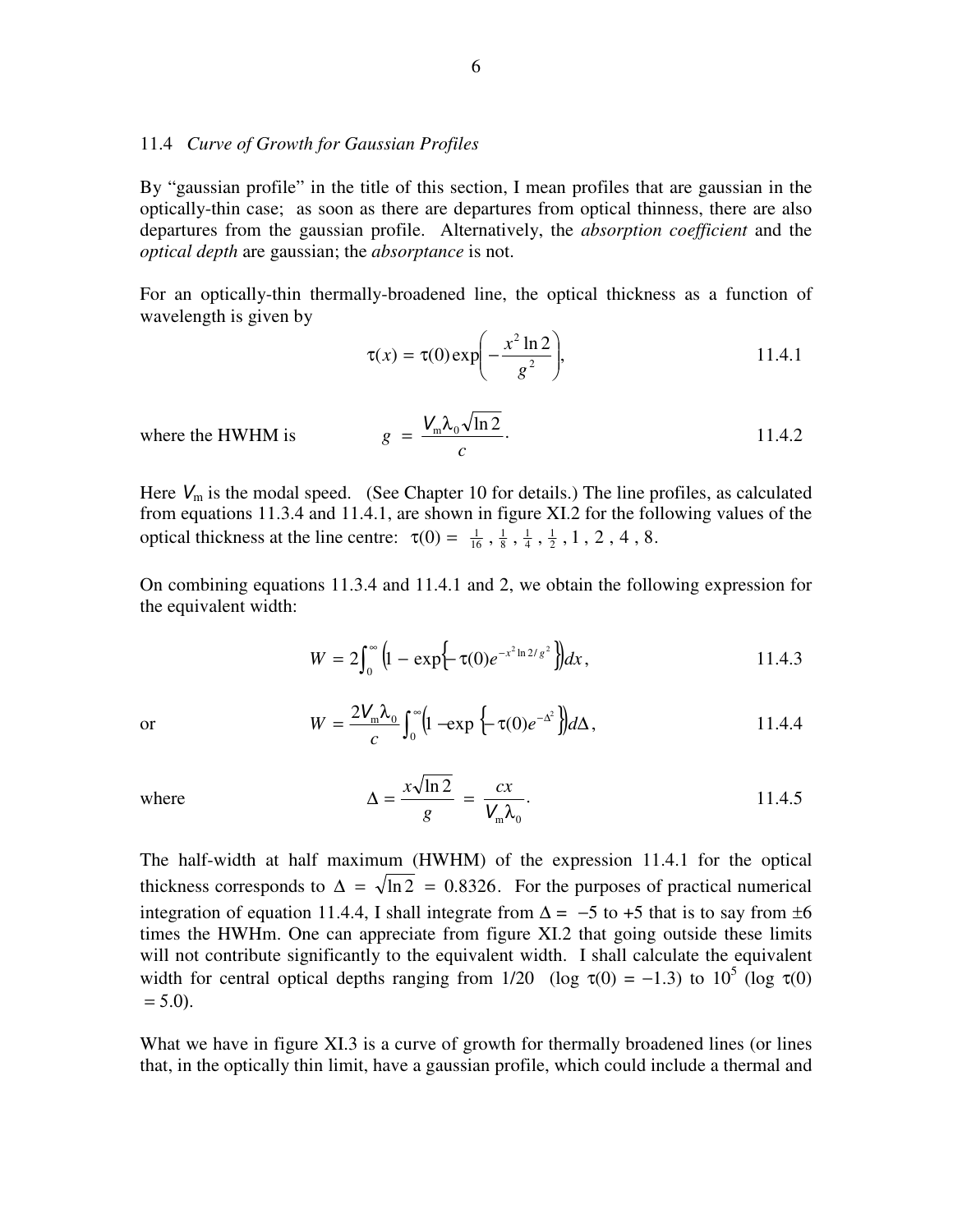

a microturbulent component). I have plotted this from  $log \tau(0) = -1.3$  to +5.0; that is  $\tau(0) = 0.05$  to  $10^5$ .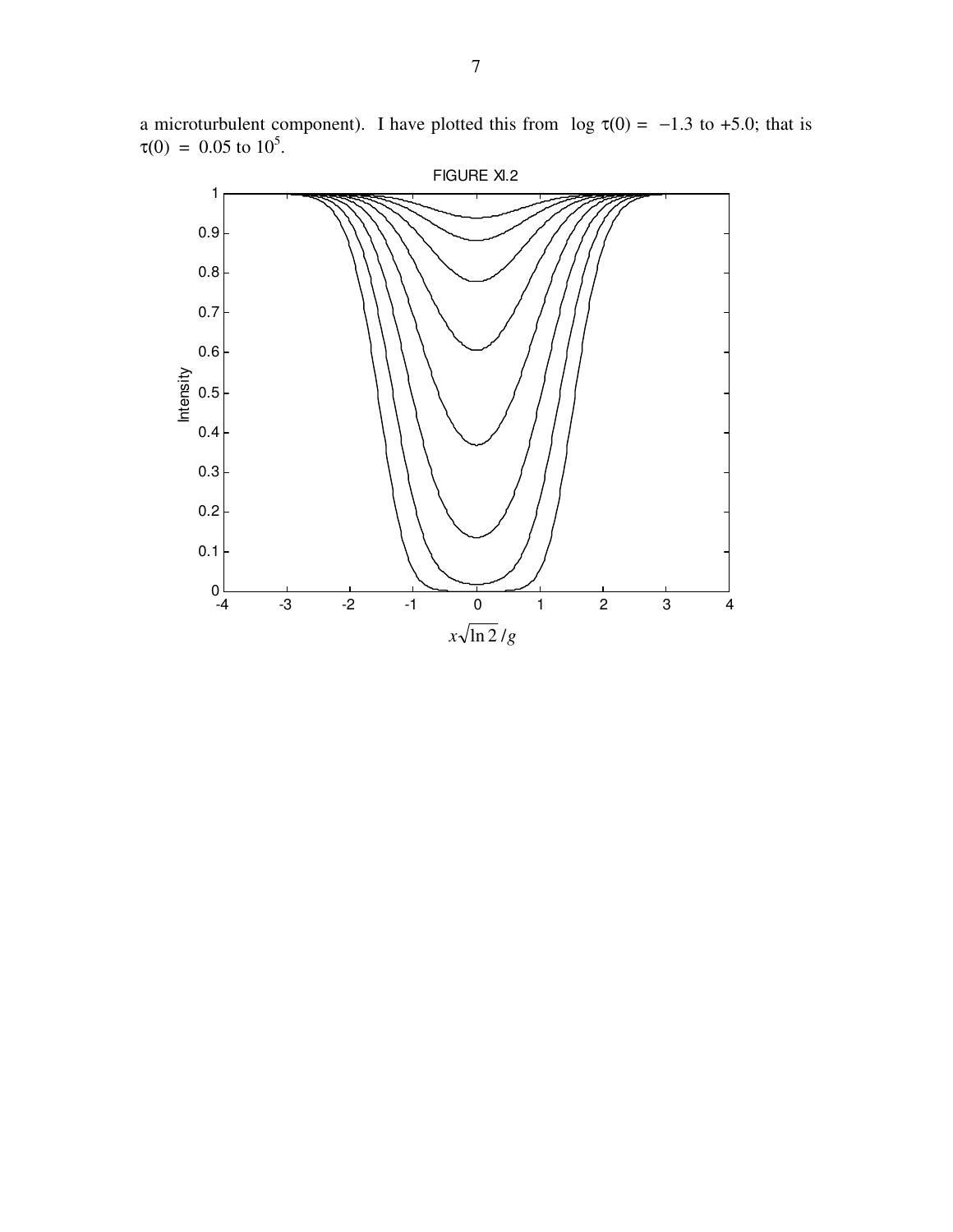

# 11.5 *Curve of Growth for Lorentzian Profiles*

The optical depth of a line broadened by radiation damping is given, as a function of wavelength, by

$$
\tau(x) = \tau(0) \frac{l^2}{x^2 + l^2},
$$
 11.5.1

where the HWHM is 
$$
l = \frac{\Gamma \lambda_0^2}{4\pi c}
$$
 11.5.2

and the optical thickness at the line centre is

$$
\tau(0) = \frac{e^2 \mathcal{N}_1 f_{12}}{m \varepsilon_0 c \Gamma}.
$$
 11.5.3

Here  $x = \lambda - \lambda_0$ , and the damping constant  $\Gamma$  may include a contribution from pressure broadening. As in section 11.4, in figure XI.4 I draw line profiles for optical thicknesses at the line centre  $\tau(0) = \frac{1}{16}, \frac{1}{8}, \frac{1}{4}, \frac{1}{2}, 1, 2, 4, 8$ .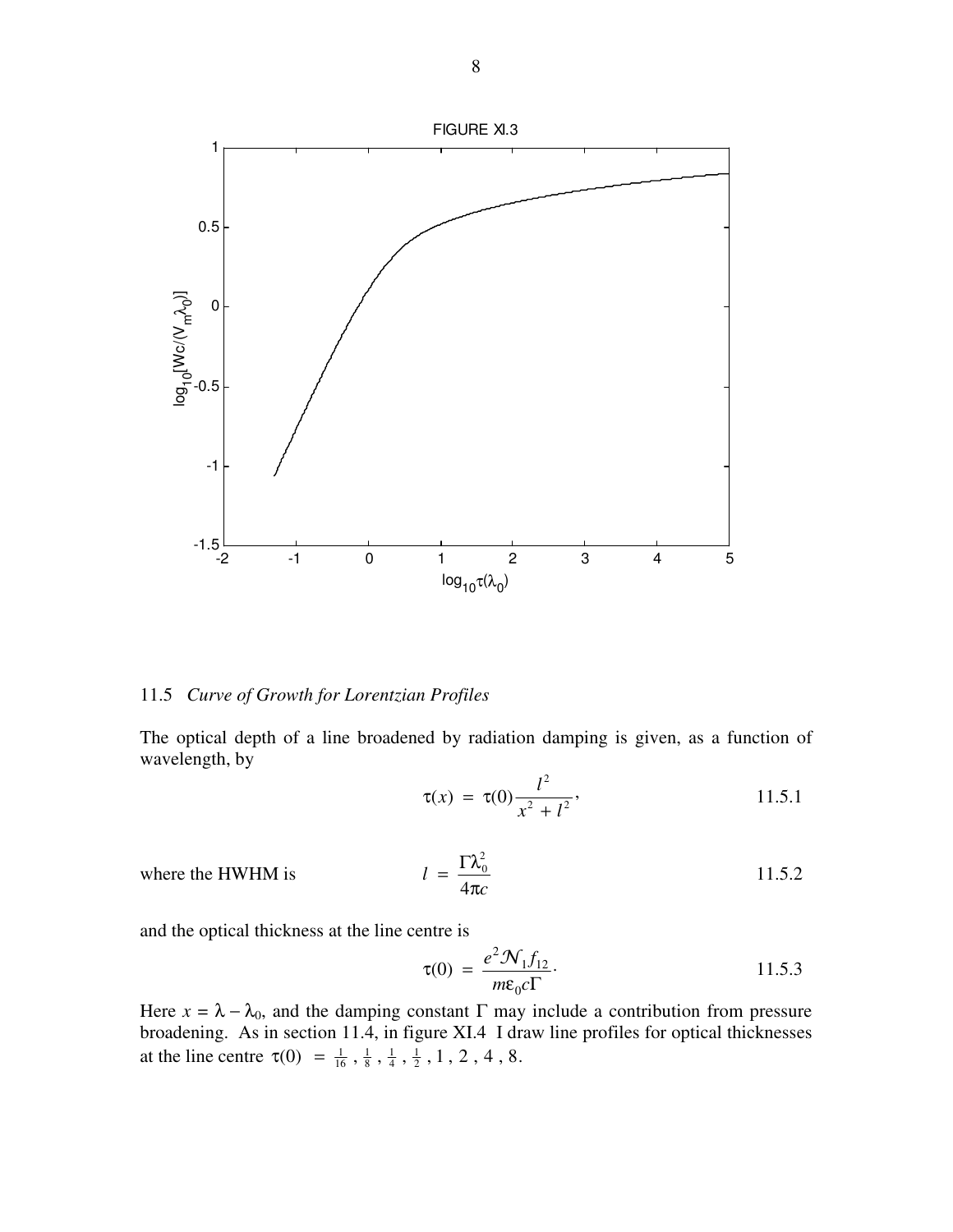We see that the wings continue to add to the equivalent width as soon as, and indeed before, the central depth has reached unity. On combining equations 11.3.4, 11.5.1,2 and 3, we obtain the following expression for the equivalent width:

$$
W = \frac{\Gamma \lambda_0^2}{2\pi c} \int_0^\infty \left(1 - \exp\left\{-\frac{\tau(0)}{y^2 + 1}\right\}\right) dy, \qquad 11.5.4
$$

in which  $y = x/l$  - i.e. distance from the line centre in units of the HWHM.

If we now substitute  $y = \tan \theta$ , the expression for the equivalent width becomes

$$
W = \frac{\Gamma \lambda_0^2}{2\pi c} \int_0^{\pi/2} \frac{1 - \exp[-\tau(0)\cos^2\theta]}{\cos^2\theta} d\theta.
$$
 11.5.4

Now that we have a finite upper limit, the expression can be integrated numerically without artificial and unjustified truncation. As described in the Appendix to Chapter 10, calculation of the trigonometric function cos can be avoided, and hence the integration much speeded up, by the substitution of  $t = \tan(\frac{1}{2}\theta)$ . Although the denominator of the integrand is obviously zero at the upper limit, so is the numerator, and the value of the integrand at the upper limit is finite and equal to  $\tau(0)$ . Figure XI.5 shows the equivalent width, in units of π*c* Γλ 2 2  $\frac{0}{0}$  as a function of  $\tau(0)$ .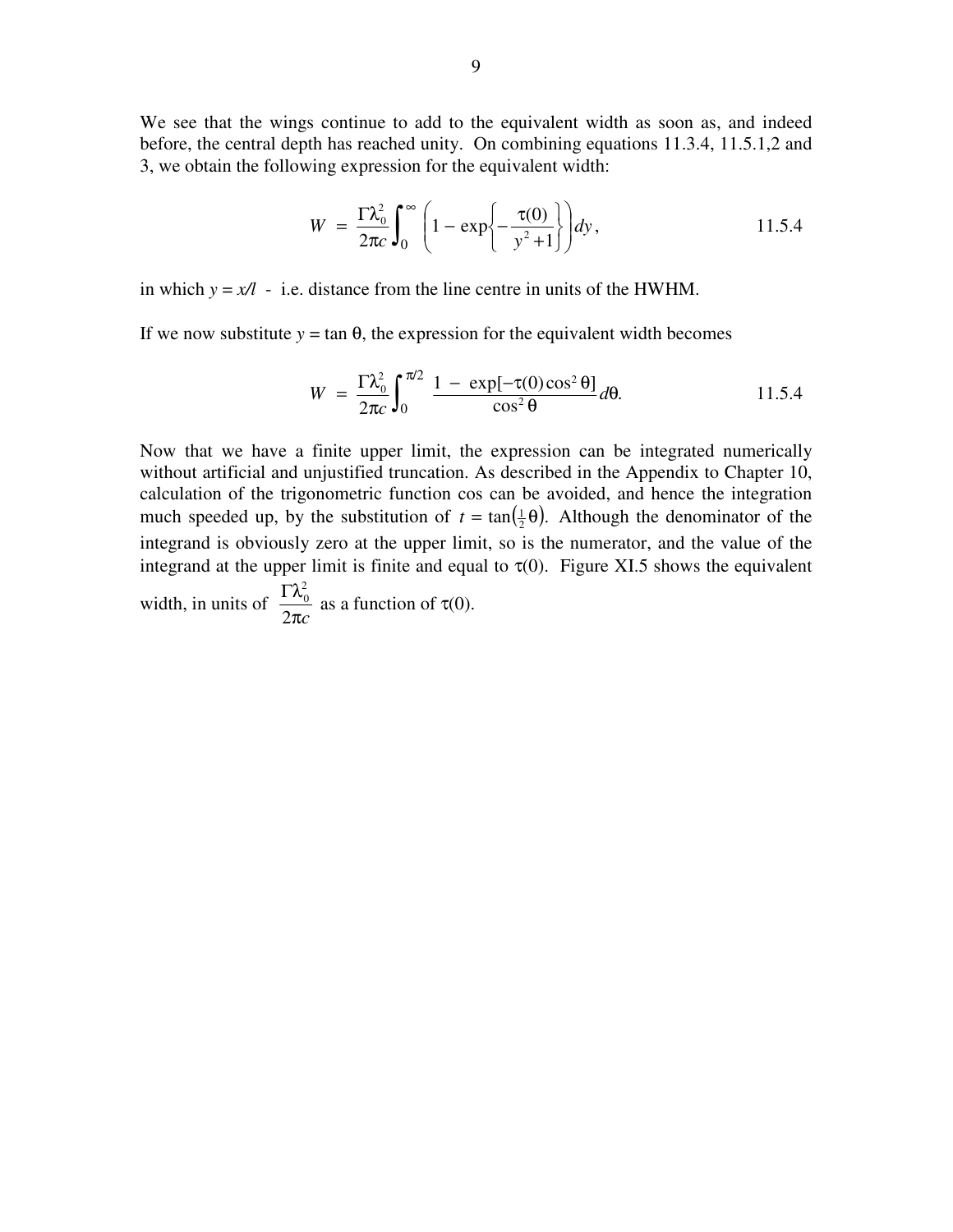

10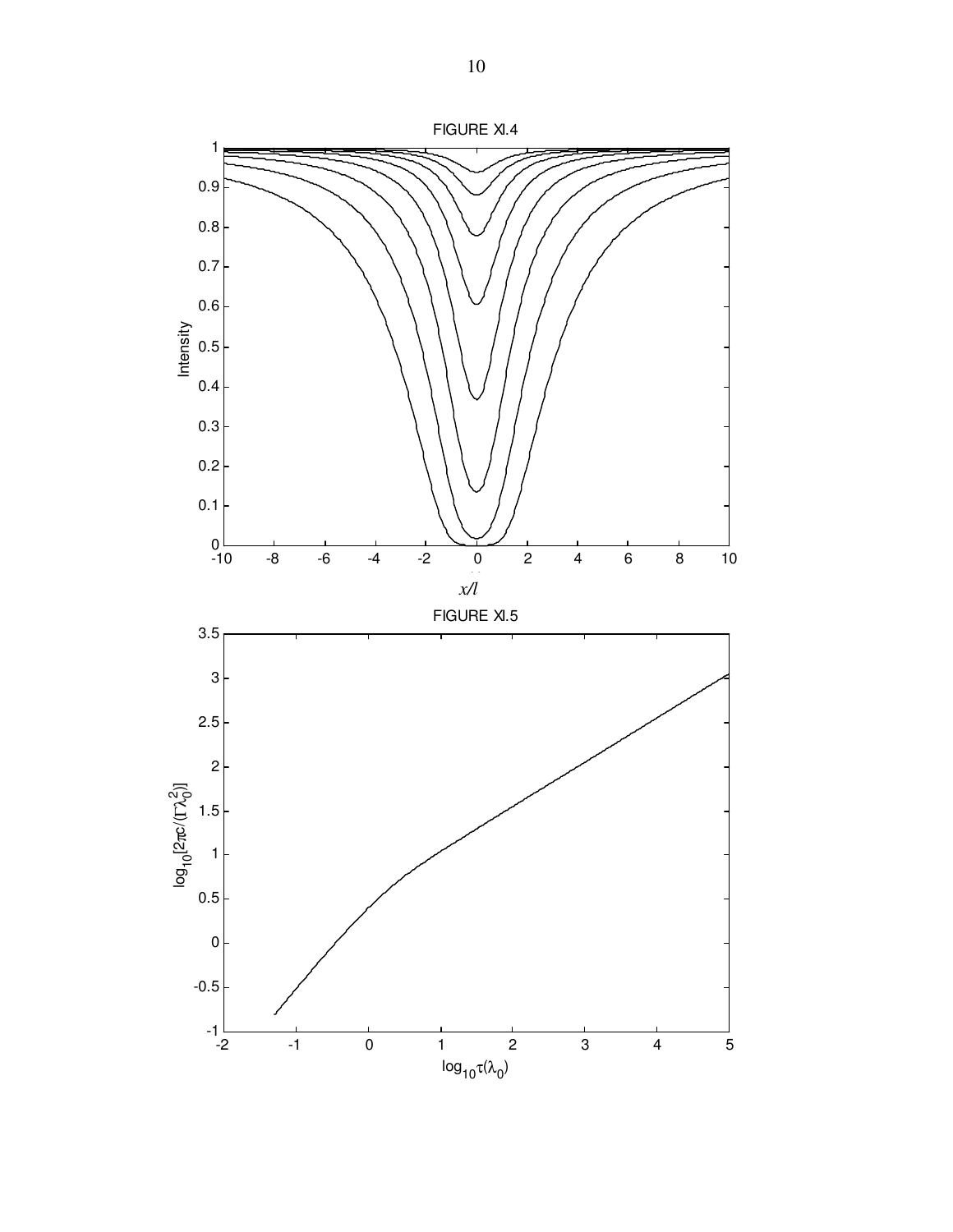#### 11.6 *Curve of Growth for Voigt Profiles*

Our next task is to construct curves of growth for Voigt profiles for different values of the ratio of the lorentzian and gaussian HWHMs, *l*/*g*, which is

$$
\frac{l}{g} = \frac{\Gamma \lambda_0}{4\pi V_m \sqrt{\ln 2}} = \frac{\Gamma \lambda_0}{V_m \pi \sqrt{\ln 65536}} = \frac{\Gamma \lambda_0}{10.462 V_m},
$$
 11.6.1

or, better, for different values of the gaussian ratio  $k_G = \frac{g}{l+g}$ .  $k_{\rm G} = \frac{g}{I}$ +  $=\frac{8}{1}$ . These should look intermediate in appearance between figures XI.3 and 5.

The expression for the equivalent width in wavelength units is given by equation 11.3.4:

$$
W = 2\int_0^\infty [1 - \exp\{-\tau(x)\}] dx.
$$
 11.3.4

combined with equation 10.5.20

$$
\tau(x) = Cl\tau(0) \int_{-\infty}^{\infty} \frac{\exp[-(\xi - x)^2 \ln 2/g^2]}{\xi^2 + l^2} d\xi \qquad 10.5.20
$$

That is:

$$
W = 2\int_0^{\infty} \left(1 - \exp\left\{-Ct(0)\int_{-\infty}^{\infty} \frac{\exp[-(\xi - x)^2 \ln 2/g^2]}{\xi^2 + l^2} d\xi\right\}\right) dx.
$$
 11.6.2

Here  $x = \lambda - \lambda_0$ , *l* is the lorentzian HWHM =  $\lambda_0^2 \Gamma / (4\pi c)$  (where  $\Gamma$  may include a pressure-broadening contribution), *g* is the gaussian HWHM =  $V_m \lambda_0 \sqrt{\ln 2} / c$  (where  $V_m$ may include a microturbulence contribution), and *W* is the equivalent width, all of dimension L. The symbol ξ, also of dimension L, is a dummy variable, which disappears after the definite integration.  $\tau(0)$  is the optical thickness at the line centre. *C* is a dimensionless number given by equation 10.5.23 and tabulated as a function of gaussian fraction in Chapter 10. The reader is urged to check the dimensions of equation 11.6.2 carefully. The integration of equation 11.6.2 is discussed in Appendix A

Our aim is to calculate the equivalent width as a function of  $\tau(0)$  for different values of the gaussian fraction  $k_G = g/(l + g)$ . What we find is as follows. Let  $W' = W \sqrt{\ln 2}/g$ ; that is, W is the equivalent width *expressed in units of*  $g/\sqrt{\ln 2}$ . For  $\tau(0)$  less than about 5, where the wings contribute relatively little to the equivalent width, we find that  $W'$  is almost independent of the gaussian fraction. The difference in behaviour of the curve of growth for different profiles appears only for large values of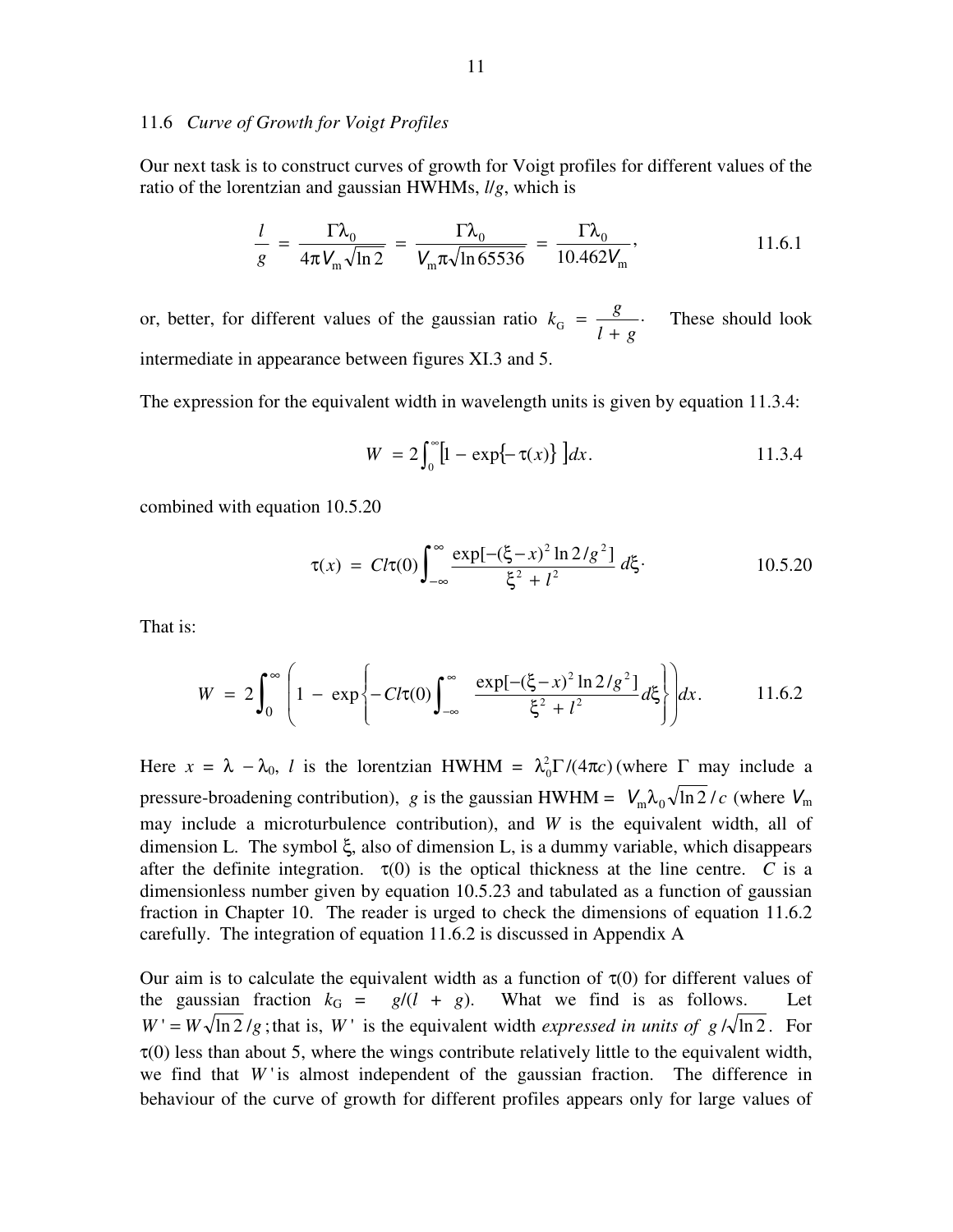$\tau(0)$ , when the wings assume a larger role. However, for any profile which is less gaussian than about  $k_G$  equal to about 0.9, the behaviour of the curve of growth (for  $\tau(0)$ ) > 5) mimics that for a lorentzian profile. For that reason I have drawn curves of growth in figure XI.6 only for  $k_G = 0.9, 0.99, 0.999$  and 1. This corresponds to  $l/g = 0.1111$ , 0.0101, 0.0010 and 0, or to  $\Gamma \lambda_0 / V_m = 1.162, 0.1057, 0.0105$  and 0 respectively.



11.7 *Observational Curve of Growth* 

Equation 11.6.2 and figure XI.6 show how the equivalent width of a line will grow as the optical thickness is increased, which can be achieved either by increasing the geometrical thickness of the gas under study or by increasing the number density of the absorbers (atoms). Of course, if you are looking at the spectrum of a stellar atmosphere, you cannot do either of these things, but you might be able to construct a curve of growth by looking at many lines from the same element (such as an element from the iron group, which has lots of lines of a wide range of equivalent widths.) Then, by comparing the form of the observed curve of growth with one of the theoretical curves, you could deduce the gaussian and lorentzian HWHm, *g* and *l*, of your lines (and hence possibly the temperature and pressure) even if your resolution were not sufficient to determine the individual line profiles with any precision. You will notice the word "possibly" – because it has to be remembered that *g* includes both a thermal and a microturbulent component, and *l* includes both a radiation damping and pressure broadening component.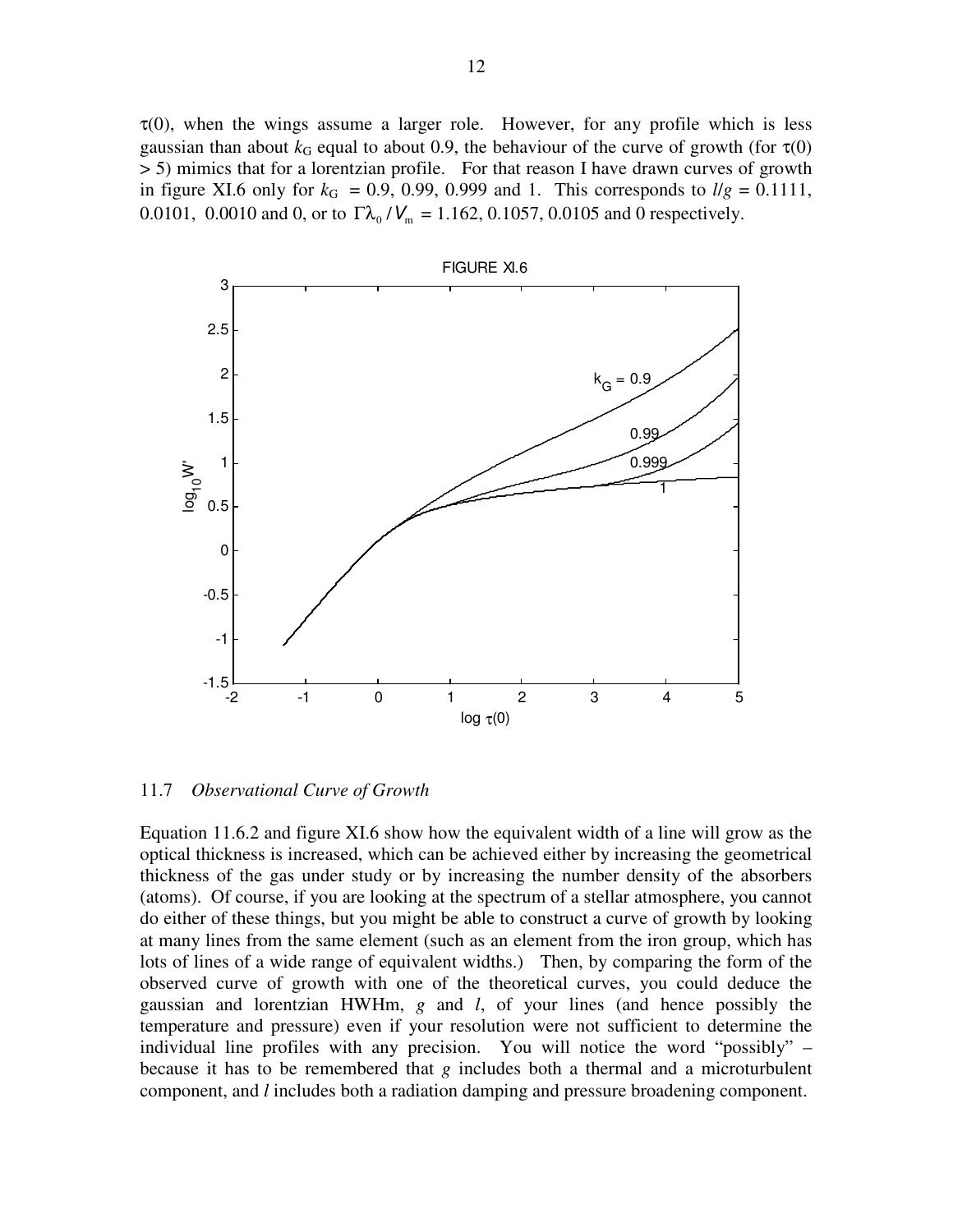Provided that the gas under study is homogeneous and of a uniform temperature throughout (I suppose this rules out a stellar atmosphere!) *g* should be the same for all lines of a given element. (The microturbulent component of *g* should be the same for all elements.) The radiation damping component of *l* will vary from line to line, but in practice, at least in the atmosphere of a main sequence star (but not necessarily of a giant, where the atmospheric pressure is much lower), the pressure broadening component of *l* will be much greater than the radiation damping component, and hence *l* will be the same for all lines of a given element. The theories of thermal, microturbulent, radiation damping and pressure broadening are all covered in Chapter 10.

It is all very well to say plot log  $W'$  versus log  $\tau(0)$  for many lines of an iron-group element, but we immediately discover that we don't know either. The dimensionless quantity  $W'$  is given by

$$
W' = W \sqrt{\ln 2} / g,
$$

and we don't know  $g$  – indeed one of our aims is to find it. The optical depth at the line centre is given by

$$
\tau(0) = \frac{\mathcal{N}_1 f_{12} e^2}{mc \varepsilon_0 \Gamma},
$$
 11.7.2

and we don't know  $\Gamma$  – again, one of our aims is to find it. However, these equations can be written in the form

$$
\log W' = \log W + \text{constant} \tag{11.7.3}
$$

and 
$$
\log \tau(0) = \log \mathcal{N}_1 f_{12} + \text{constant.}
$$
 11.7.4

Also, from Boltzmann's equation (where applicable!), we have

$$
\ln \mathcal{N}_1 = \ln(\mathcal{N}/u) - E_1/(kT) + \ln \overline{\omega}_1, \qquad 11.7.5
$$

from which 
$$
\log \mathcal{N}_1 = \log \overline{\omega}_1 + C(E_1)
$$
 11.7.6

where the "constant" is a function of  $E_1$ , the excitation energy of the lower level of the line. From this, we obtain

$$
\log \tau(0) = \log \varpi f + C(E_1). \tag{11.7.7}
$$

Thus, provided we take a set of lines all having the same lower excitation level (or at least the same lower term, provided that departures from *LS*-coupling are not so severe as to scatter the levels widely), we can construct a partial curve of growth by plotting log *W*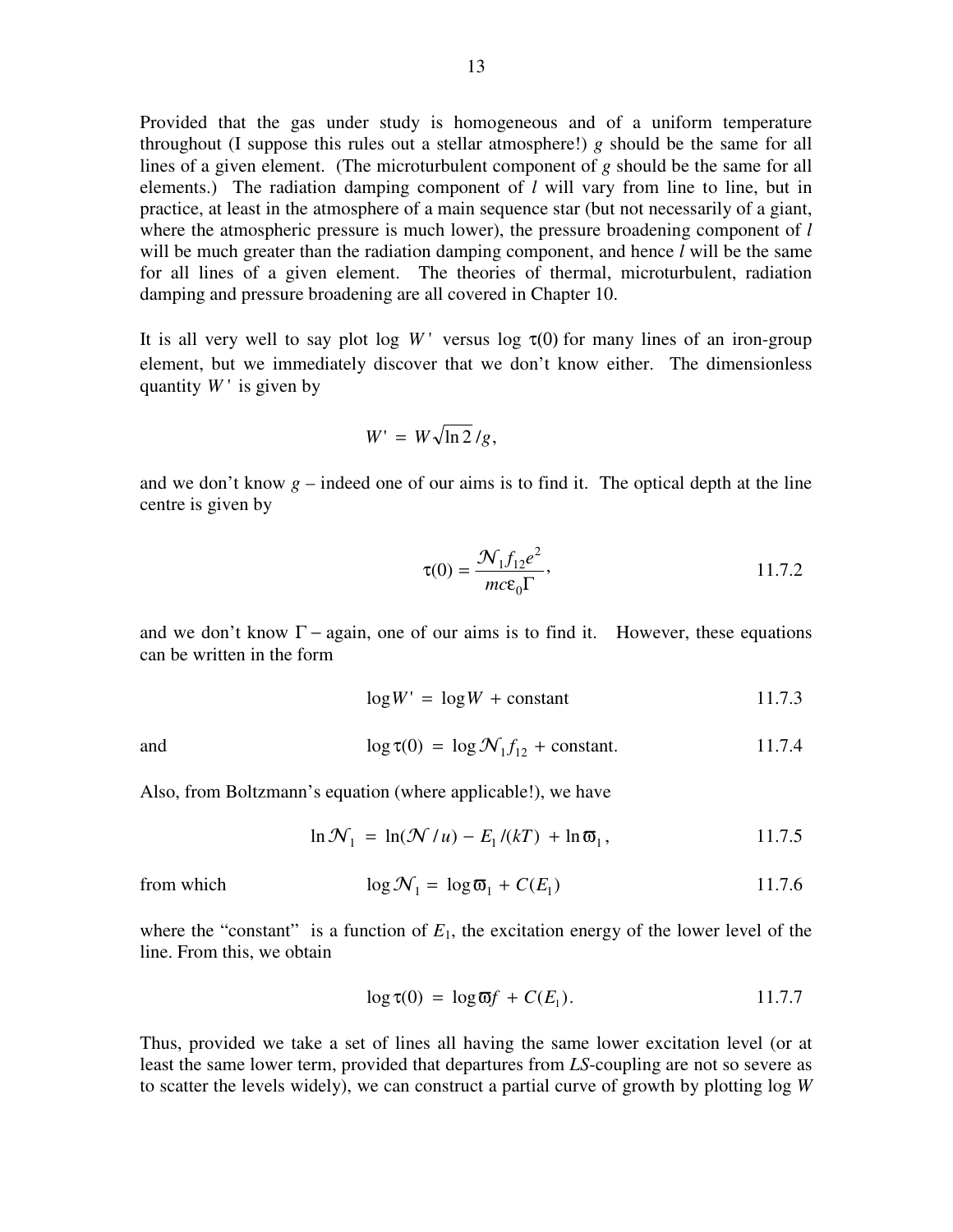versus log ϖ*f* for these lines. These will be displaced both vertically and horizontally from the theoretical curves of figure XI.6 by arbitrary amounts, which will not affect the shape of the curve.

We can then take another set of lines, having a different common lower excitation level (or term), and plot another partial curve of growth. It will be displaced horizontally (but not vertically) from the first fragment, and it must be slid horizontally until it meshes in with the first fragment. And so we continue, building up partial curves of growth from sets of lines with a common lower term, sliding them horizontally until they all mesh with each other in a single continuous curve, which we can then compare with the shapes of the theoretical curves to obtain *g* and *l* and hence the temperature and pressure.

### 11.8 *Interpreting an Optically Thick Profile*

This chapter has been concerned with optically thick lines and with the curve of growth – and how one might recover the parameters *g* and *l* from the curve of growth even if the profiles of individual lines are not resolved. This section is written rather as an afterthought, albeit an important one, and it does not concern the curve of growth. It discusses how one might analyse the profile of a line that *is* well resolved, but is not optically thin. I use as an example a line that is thermally broadened and which, if optically thin, would have a gaussian profile. The optically thick line is no longer gaussian, but can one recover *g* (and hence *T*) from it? Just for a change, and because it is a while since we used the term "source function", I'll deal with an emission line.

As discussed in Section 7 of Chapter 5, the radiance of a slab of gas of source function *S* is given by

$$
I_{\lambda}(x) = S \int_0^{\tau(x)} e^{-\tau} d\tau = S(1 - e^{-\tau(x)}).
$$
 11.8.1

Here,  $x = \lambda - \lambda_0$ . For a thermally-broadened line, this becomes

$$
I_{\lambda}(x) = S[1 - \exp\{-\tau(0)\exp(-x^2 \ln 2/g^2)\}],
$$
 11.8.2

where  $g = V_m \lambda_0 / \sqrt{\ln 2}$ .

In figure XI.7, I draw two such profiles, in which the line strength of one is *A* times the line strength of the other. The lines, perhaps, belong to the same multiplet and the ratio of the line strengths is known. (I am here using the term *line strength* in the technical sense of Chapter 7.) Figure XI.7 was drawn with  $A = 2$ , but since the lines are not optically thin, neither the ratio of their areas nor the ratio of their heights is two.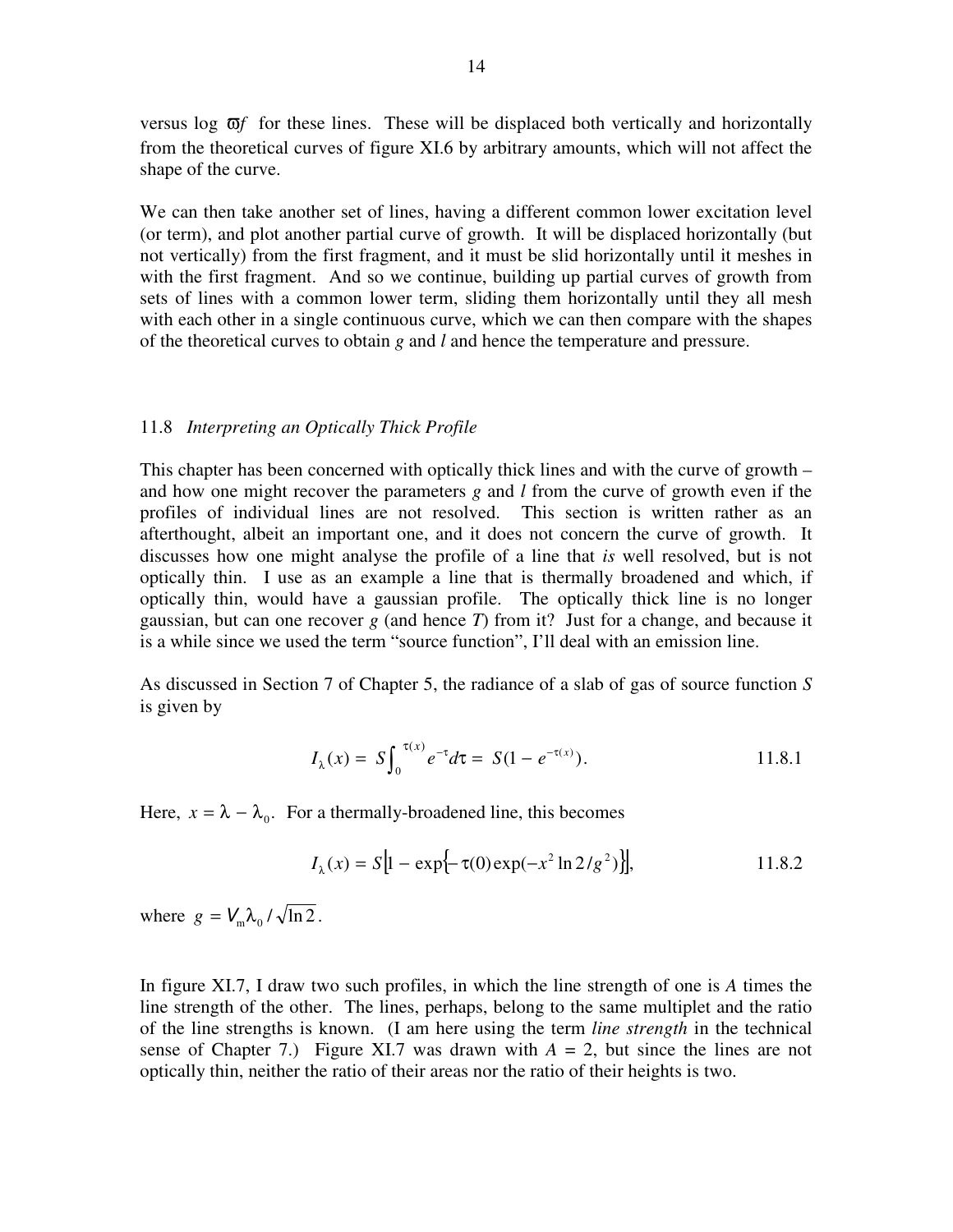

We can measure the half widths  $\Delta x_1$  and  $\Delta x_2$  of the two profiles *at the same height*. Then:

$$
S[1 - \exp{-\tau(0)\exp(-(\Delta x_1)^2 \ln 2/g^2)}] = S[1 - \exp{-A\tau(0)\exp(-(\Delta x_2)^2 \ln 2/g^2)}],
$$
11.8.3

after which

$$
\frac{(\Delta x_1) \ln 2}{g^2} = \frac{(\Delta x_2) \ln 2}{g^2} - \ln A, \qquad 11.8.4
$$

ence 
$$
g^{2} = \frac{[(\Delta x_{1})^{2} - (\Delta x_{2})^{2}]}{\ln A}.
$$
 11.8.5

The same technique can be used for lorentzian profiles.

and he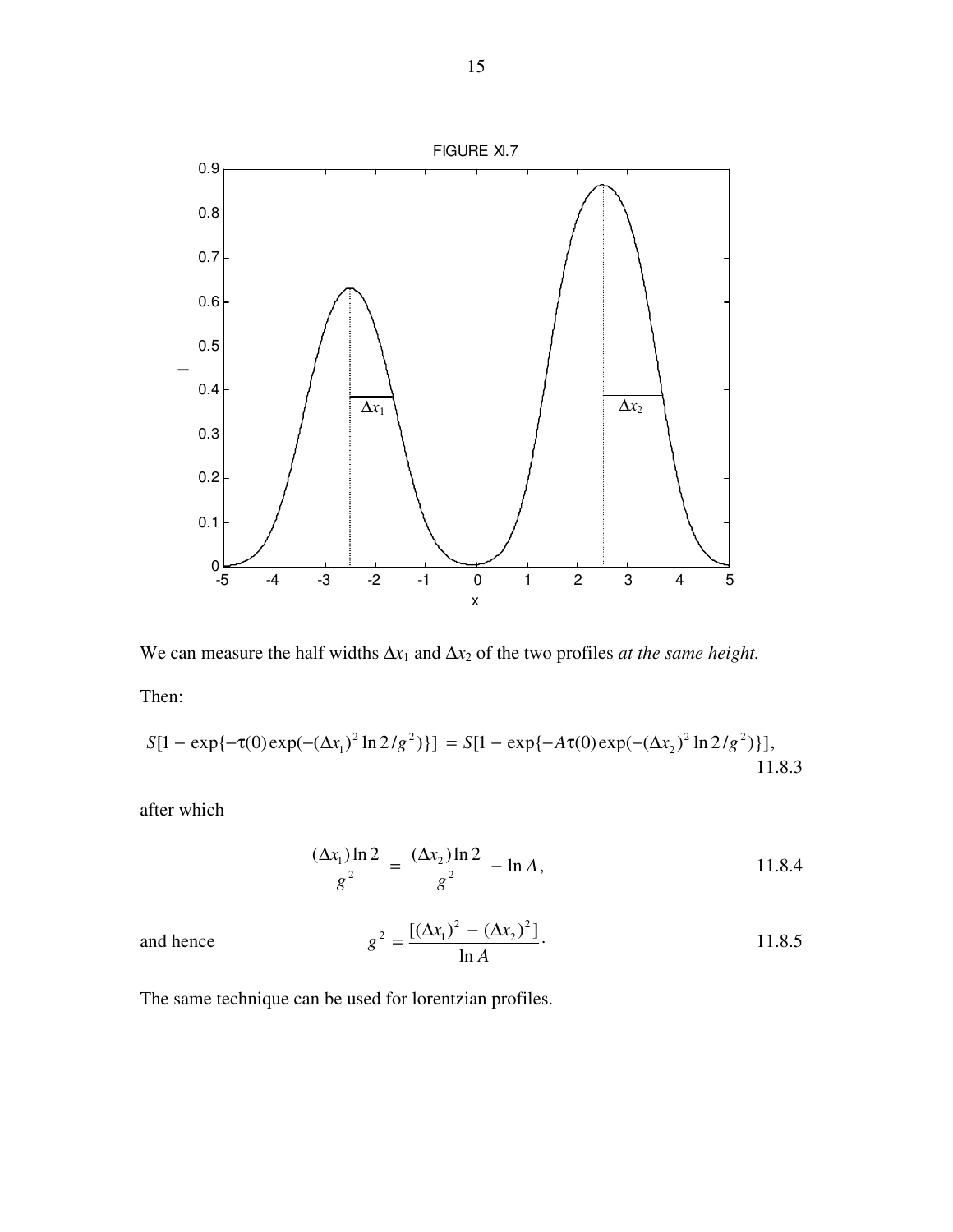# APPENDIX A *Evaluation of the Voigt Curve of Growth Integral*

We wish to evaluate the equivalent width as given by equation 11.6.2:

$$
W = 2\int_0^{\infty} \left(1 - \exp\left\{-Ct(0)\int_{-\infty}^{\infty} \frac{\exp[-(\xi - x)^2 \ln 2/g^2]}{\xi^2 + l^2} d\xi\right\}\right) dx.
$$
 11.A.1

We slightly simplify it by introducing dimensionless variables *W* ', *x*', ξ' and *l*' defined by  $\sigma' = \frac{Xc}{\lambda_0 V_m} = \frac{X \sqrt{\ln 2}}{g},$  $X' = \frac{Xc}{2\lambda} = \frac{X}{2}$ λ  $=\frac{AC}{\lambda_0V_{\text{max}}}=\frac{AC}{g}$ , where *X* is any of *W*, *x*,  $\xi$  or *l*. That is, we are expressing lengths in units of  $g/\sqrt{\ln 2}$ . Then:

$$
W' = 2\int_0^{\infty} \left(1 - \exp\left\{-C l' \tau(0) \int_{-\infty}^{\infty} \frac{\exp[-(\xi'-x')^2]}{\xi'^2 + l'^2} d\xi'\right\}\right) dx'. \quad 11. A.2
$$

We shall eventually want to evaluate the integral as a function of the gaussian ratio  $k<sub>G</sub>$ , and we note that  $l' = \left(\frac{1}{k_G} - 1\right) \sqrt{\ln 2}$ .  $\overline{\phantom{a}}$ J  $\backslash$  $\overline{\phantom{a}}$ J ſ  $=$   $\frac{1}{1}$   $$ *k*  $l' = \frac{1}{l} - 1 \sqrt{\ln 2}$ . Since ξ' is a dummy variable, we could in principle dispense with the prime as superfluous, but it is probably helpful to retain the prime. The limits of the inner integral can be made finite by means of a change of variable. The substitution  $\xi' = l' \tan \theta$  will achieve this, but the introduction of a trigonometric function will increase the computing time. An alternative is  $\xi = \frac{2i}{\lambda}$ , 1  $\sigma' = \frac{2l' t}{1 - t^2}$ *tl* −  $\xi' = \frac{2i}{1}$ , which looks clumsier but is rather faster. The equation becomes

$$
W' = 2\int_0^{\infty} \left(1 - \exp\left\{-2C\tau(0)\int_{-1}^1 \frac{\exp[-(\frac{2l't}{1-t^2} - x')]^2]}{1+t^2}dt\right\}\right) dx'. \tag{11.A.3}
$$

This integral is not particularly easy, and I do not advise merely putting it into a prepackaged integration program without critical examination. (Indeed I never advocate that!) One is faced with the usual problems of numerical integration: What should be the step size and number of steps? And, in the case of the outer integral, how far should we take the upper limit? One way to determine the necessary number of intervals (and step size) is to try, say 100 intervals, and then try 1000, and see if it makes any difference. Similarly with determining the upper limit to the outer integration, try integrating to  $x' =$ 5, and then to 10, and see if it makes any difference. But this integral has some problems of its own.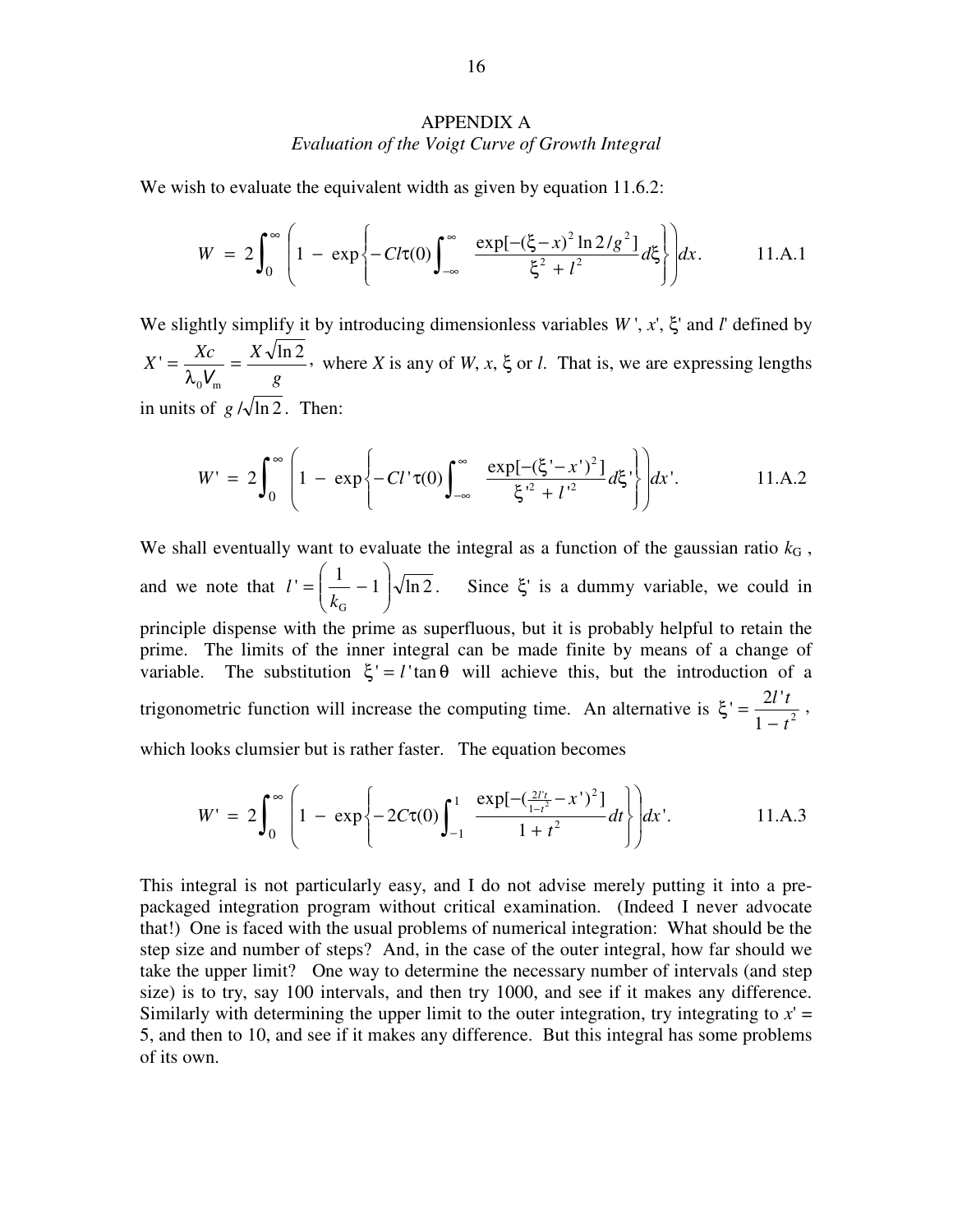Some insight into the problems can be obtained by looking at the behaviour of the inner integrand. This function,  $\frac{2}{1-t^2}$ 2 1  $2 *l*$ 1  $\exp[-(\frac{2 l' t}{1-t^2} - x')^2]$ *t*  $\frac{r_t}{t^2} - x$ *tl* +  $\frac{-\left(\frac{2l't}{1-t^2}-x'\right)^2]}{2}$ , is shown as a function of *t* for four different values of x' in figure XI.A1 The value of  $l$  ' for the figure is  $1/(4\pi)$ , which has no particular significance, since the figure is intended solely for illustrative purposes.

For  $x' = 0$ , the function is symmetric about  $t = 0$ , but not for other values of x'. For small values of *x*', there is no particular difficulty with the integration, either by Simpson's rule or by seven-point integration (see my Web notes on Celestial Mechanics, Chapter 1).



However, for large x', the integrand is close to zero for most of the range between  $t =$ −1.0 and 0.0, but, close to *t* = 1.0, the integrand exhibits a sharp spike, becoming almost a delta-function for larger *x*'. A coarse interval for integration may miss the spike altogether, while a very fine interval will use massive amounts of computer time to no good purpose over most of the range of *t*. Fortunately, the area under the spike is progressively smaller and smaller for larger and larger *x*', but the nagging question still remains, when may one stop integrating? One useful, efficient and effective technique is to adjust the size of the interval for integration according to the slope of the function. A coarse interval is quite adequate while the graph is near-horizontal, but a much finer integration step kicks in as soon as the slope becomes large. This requires a certain amount of programming legerdemain, but is frequently resorted to in such situations.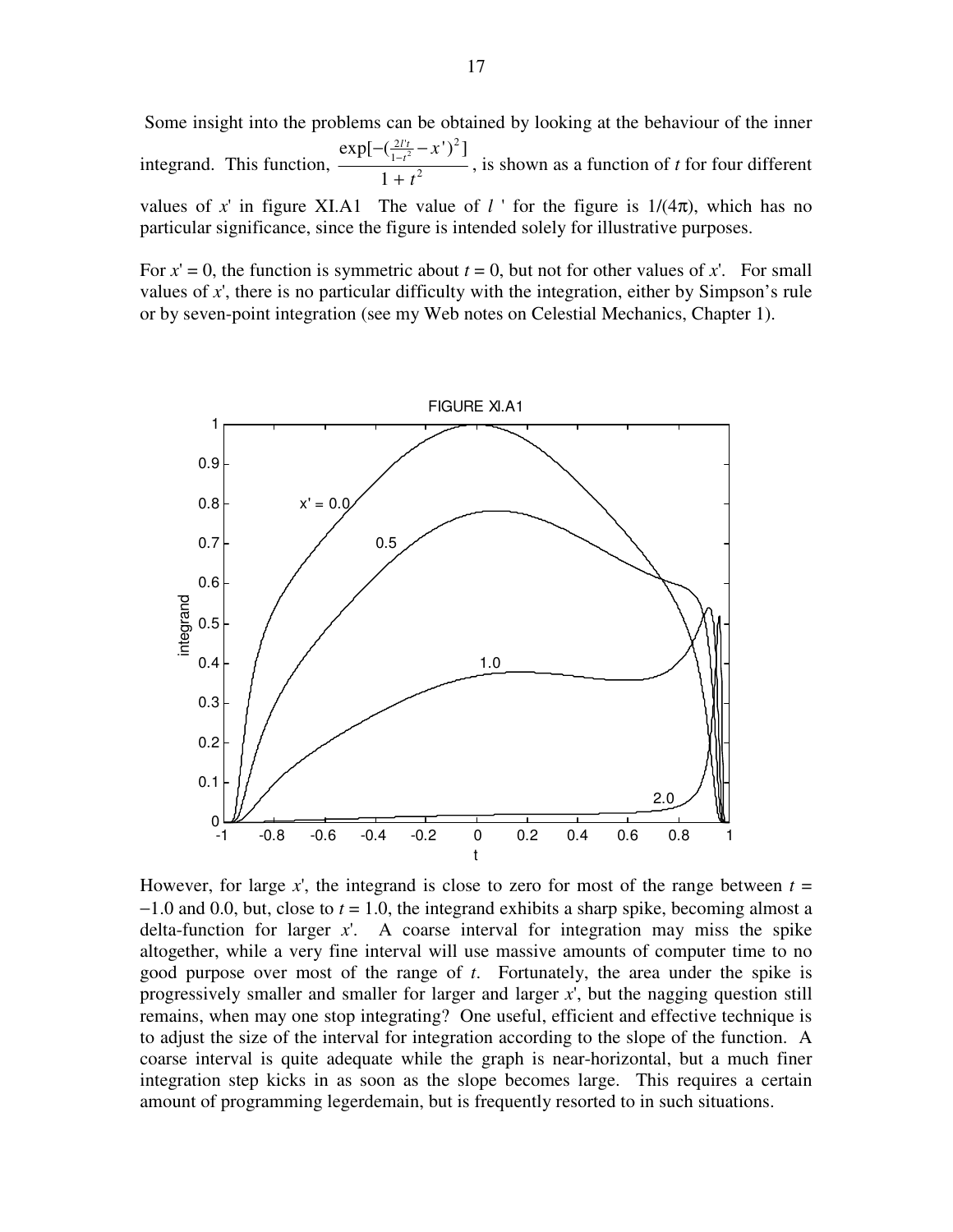The part of equation 11.A 2:

$$
\exp\left\{-Cl\tau(0)\int_{-\infty}^{\infty} \frac{\exp[-(\xi-x)^{2}\ln 2/g^{2}]}{\xi^{2}+l^{2}}d\xi\right\}
$$
 11.A.4

represents the optically thick Voigt profile. This is shown for  $l' = 1/(4\pi)$  for several  $\tau(0)$ in figure XI.A.2. The value  $l' = 1/(4\pi)$  has no particular significance; figure XI.A.2 was drawn solely for illustrative purposes.



The equivalent width (equation 11.A.1) is the area above these curves, and it can be seen again that determining the upper limit for *x*' is a problem.

We can, however, remember that the profile that we are integrating is the convolution of a gaussian and a lorentzian, and that *x*' is  $\lambda - \lambda_0$  in units of 2*g* / $\sqrt{\ln 2}$ . The gaussian component has very small wings, whereas the lorentzian profile has extensive wings. The ratio of the gaussian component to the ordinate to the lorentzian component is  $\frac{dx}{dt^2}$  exp(-x<sup>+2</sup>), where  $l' = (1/k_G - 1)\sqrt{\ln 2}$ .  $'$  +  $x'$ G 2 2  $2 \sqrt{2}$  $exp(-x^{-2})$ , where  $l' = (1/k_G -$ J  $\backslash$  $\overline{\phantom{a}}$  $\setminus$  $\left(\frac{l^{2} + x^{2}}{l^{2}}\right)$  exp(-x<sup>2</sup>), where  $l' = (1/k)$ *l*  $\frac{l^{2}+x^{2}}{l^{2}}$  exp(-x<sup>+2</sup>), where  $l' = (1/k_{G}-1)\sqrt{\ln 2}$ . The value of x' at which this ratio

drops to  $0.0001$  is shown as a function of  $k<sub>G</sub>$  in figure XI.A.1a. Beyond this point one can treat the wings of the profile as lorentzian.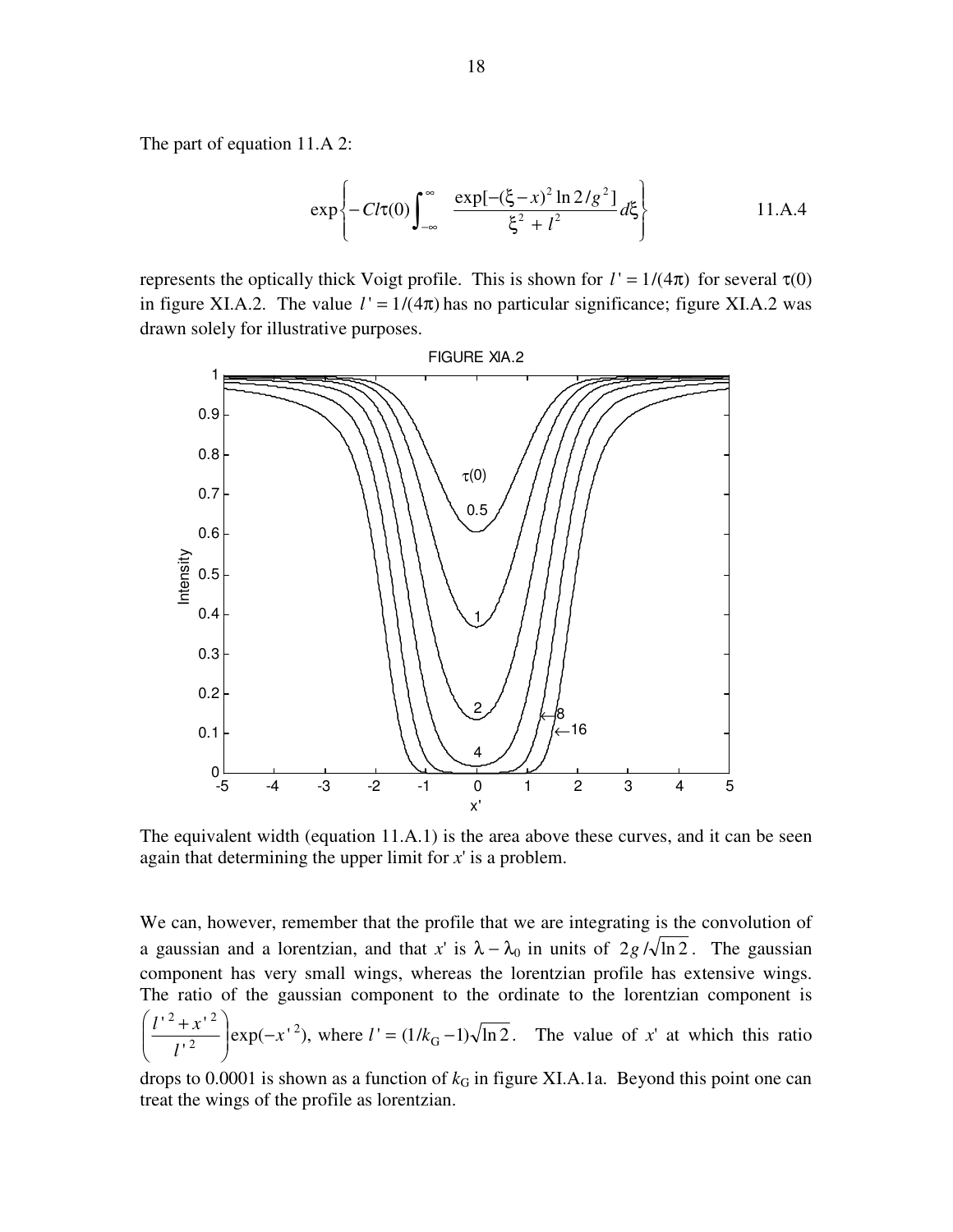Thus equation 11.A.2 can be integrated by treating the optically thin profile as a Voigt function up to some  $x' = a$  and as a lorentzian function thereafter. That is, I have written equation 11.A.2 as



On substitution of  $\xi' = \frac{2t^2 t}{1 - t^2}$  $' = \frac{2l' i}{1-t}$ *tl* −  $\xi' = \frac{2\pi}{\lambda}$  in the first integral and  $x' = l' \tan \theta$  in the second, this becomes

$$
W' = 2\int_0^a \left(1 - \exp\left\{-2C\tau(0)\int_{-1}^1 \frac{\exp[-(\frac{2l't}{1-t^2} - x')^2]}{1+t^2}dt\right\}\right)dx'
$$